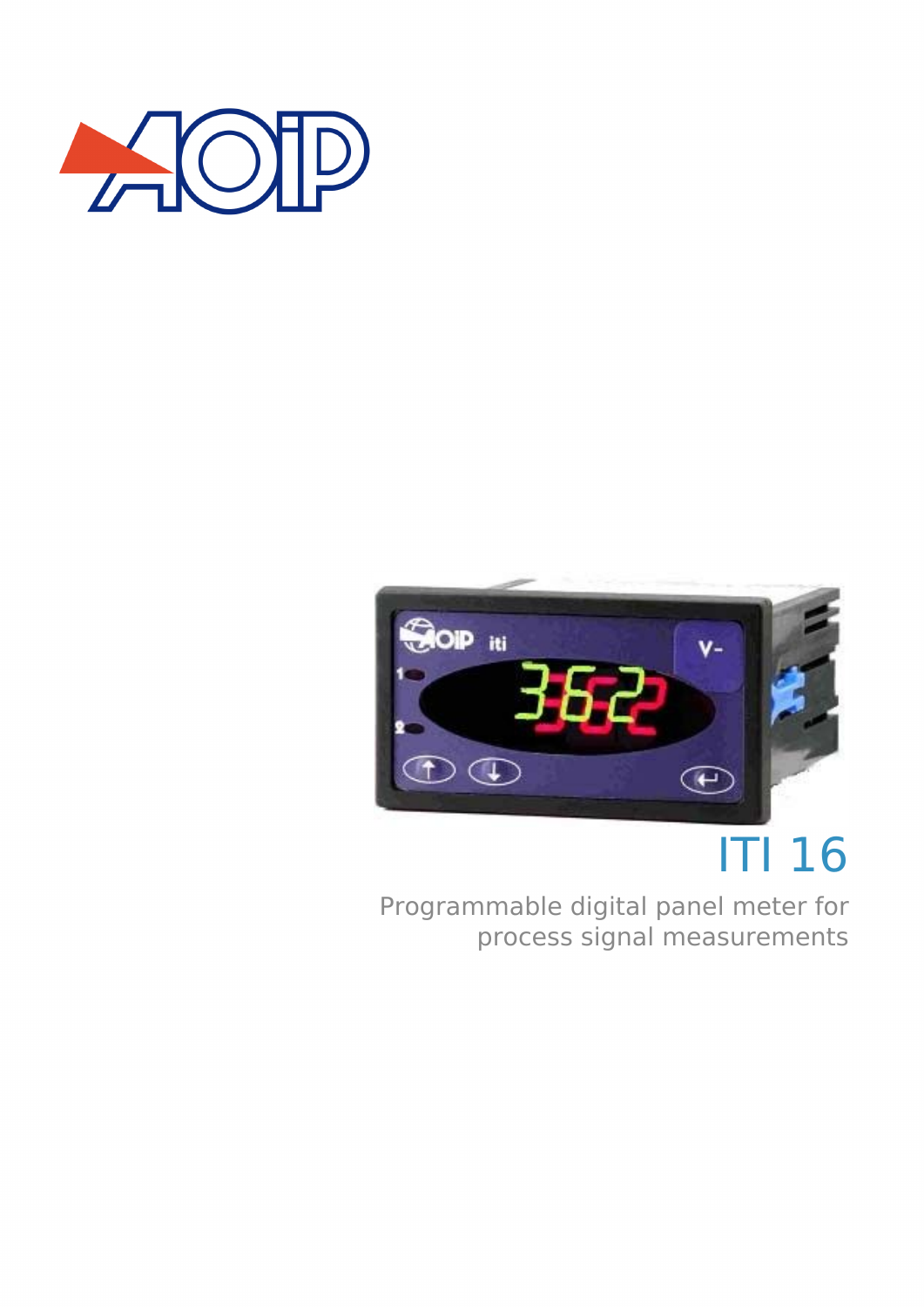

ITI 16 is a programmable digital process panel meter dedicated to process voltage and current measurements.

## **Description**

ITI 16 are programmable digital panel meters dedicated to process voltage and current measurements.

- Panel meter size: 96 mm x 48 mm
- IP65 protected
- Two-color display for color change on alarm or pre-alarm
- Process signal measurement (0/4-20 mA, 0/100 mV /  $1$  V /  $10$  V)
- 2 different power supplies available:
	- 90 to 260 V~ 47/420 Hz and 115 to 300 V-
	- $\,\circ\,$  20 to 60 V- and 18 to 44 V  $\sim\,$  47/420 Hz

#### 3 versions:

- Version 0: Panel meter only
- Version 1: 2 limit relays, 1 programmable analogue output (4-20 mA or 0-10 V), 1 digital output RS232/485, MODBUS/ASCII
- Version 2: 2 limit relays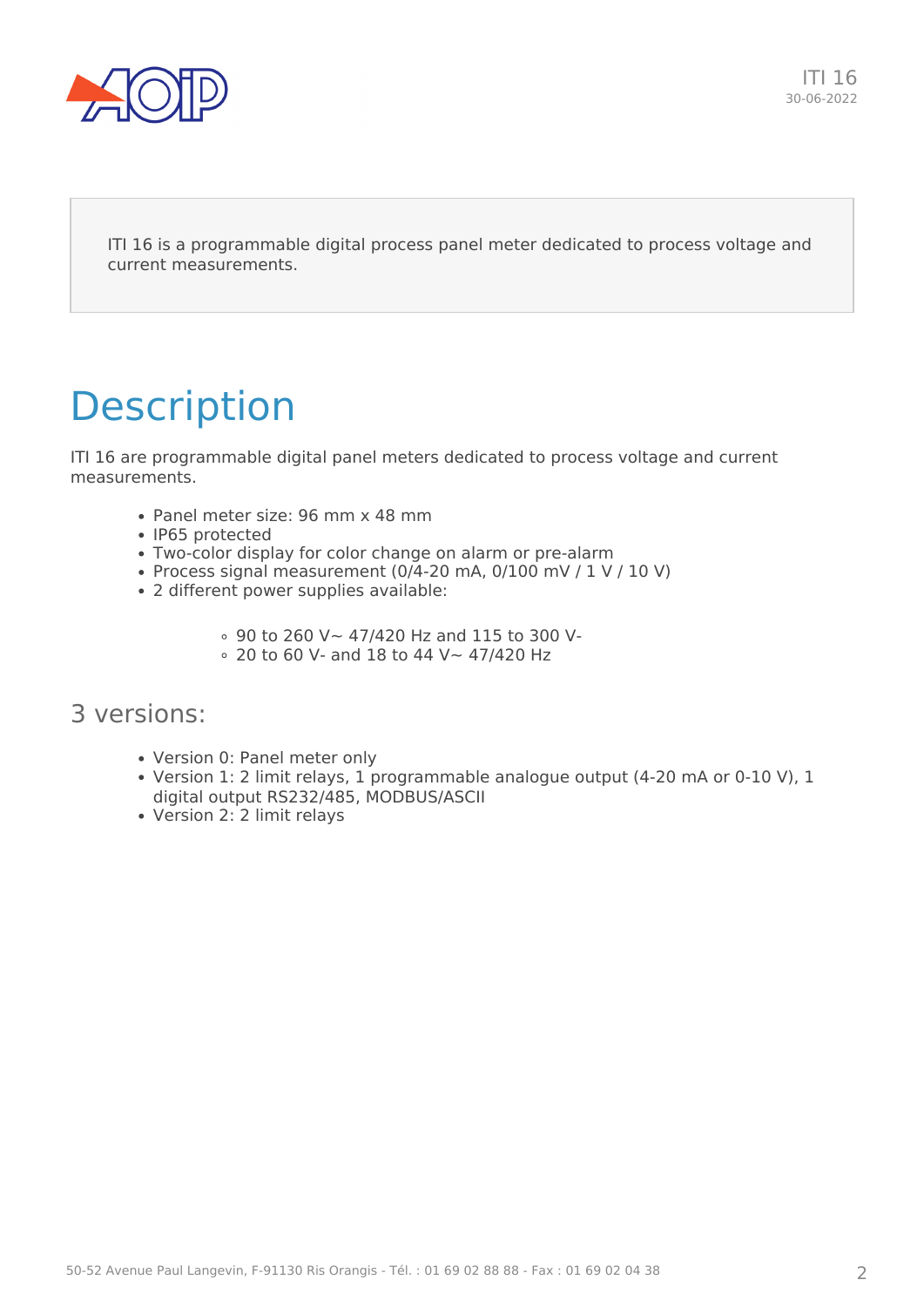

## Specifications

### Process signal measurement indicator

| Type       | Range                          | Actual range                                                                        | Resolution                                 | Accuracy (1<br>year)<br>$(23^{\circ}C \pm 5^{\circ}C)$                         | Comments                                                                                                             |
|------------|--------------------------------|-------------------------------------------------------------------------------------|--------------------------------------------|--------------------------------------------------------------------------------|----------------------------------------------------------------------------------------------------------------------|
| DC voltage | 100 mV<br>1 V<br>10 V<br>100 V | $-15$ to $+160$<br>mV<br>$-0.1$ to $+1.2$ V<br>$-1$ to $+12$ V<br>$-10$ to $+120$ V | $10 \mu V$<br>$100 \mu V$<br>1 mV<br>10 mV | $0.1\% + 20 \mu V$<br>$0.1\% + 200 \mu V$<br>$0.1\% + 2$ mV<br>$0.1\% + 20$ mV | Input<br>impedance<br>$10 \text{ M}\Omega$<br>$10 \text{ M}\Omega$<br>$1.11 \text{ M}\Omega$<br>$10 \text{ M}\Omega$ |
| DC current | $20 \text{ mA}$<br>$4-20$ mA   | $-2$ to 24 mA<br>$+3.2$ to 24 mA                                                    | $1 \mu A$                                  | $0.1\% + 4 \mu A$                                                              | Loop power: 24<br>$V \pm 10\%$ @ 20<br>mA<br>Applicable<br>maximum<br>current: 50 mA                                 |

### Further features

| Measurement hold                   | Short-circuit on the rear panel                                                                                                                                                                                                                                                                                                                                                           |
|------------------------------------|-------------------------------------------------------------------------------------------------------------------------------------------------------------------------------------------------------------------------------------------------------------------------------------------------------------------------------------------------------------------------------------------|
| <b>Statistics</b>                  | Memorizing of maximum and minimum values                                                                                                                                                                                                                                                                                                                                                  |
| Alarms                             | 2 pre-alarm thresholds and 2 alarm thresholds<br>with acknowledgment                                                                                                                                                                                                                                                                                                                      |
| Programmable thresholds and relays | In addition to the front LED indication, 2 relays<br>can be used on alarms.<br>Breaking capacity from the relays: $5 A / 250 V \sim$ ,<br>1 250 VA or 5 A / 30 V-, 150 W max                                                                                                                                                                                                              |
| Analogue output                    | Programmable in 0-10 V or 0-20 mA<br>- Resistance of load $\geq 1$ k $\Omega$ sur 10 V, $\leq 800 \Omega$ sur<br>$20 \text{ mA}$<br>- Insulation input/output: 60 V, except if the ITI<br>supplies the sensor<br>- Accuracy: $\pm$ (0.1% + 5 mV or 10 µA)<br>- Resolution: 4 000 pts<br>- Programmable in 2 points by the keyboard or<br>software                                         |
| Digital ouptut                     | Programmable digital output by keyboard allowing<br>communication in ASCII or MODBUS RTU for<br>network applications<br>When connected in network to transmitters or<br>AOIP data acquisition systems and a PC equipped<br>with AOIP softwareLW1, the instrument will<br>display measurements in real or remote time in<br>the form of synoptic, curves, numerical<br>bargraphes, tables. |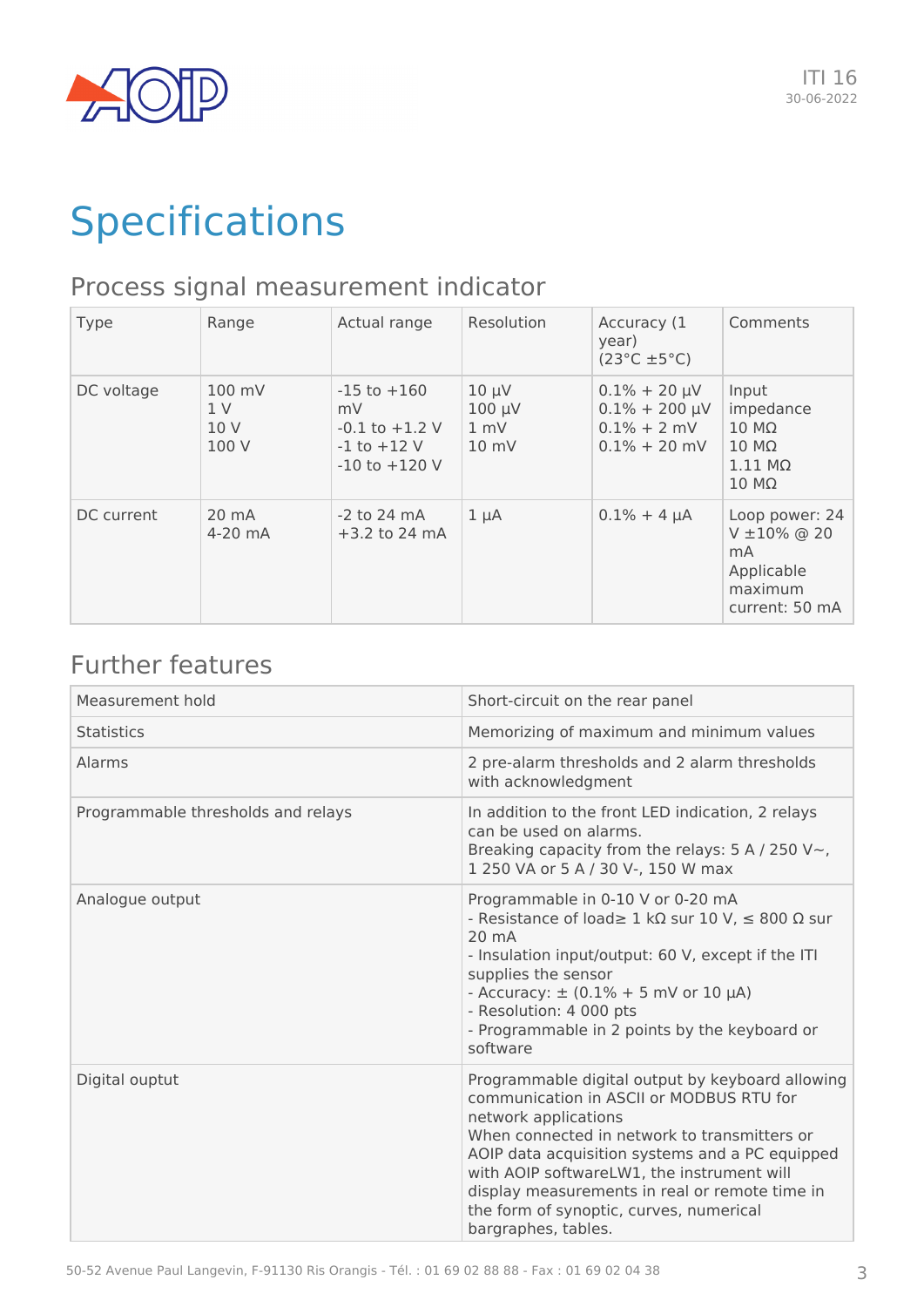

| Scaling       | Linear scaling in two points or linearization in 3 to<br>22 points |
|---------------|--------------------------------------------------------------------|
| Sampling rate | 2.5 samples / s                                                    |

### General specifications

| <b>Size</b>    | 104.5 x 57.5 x 101 mm                                                                                                       |
|----------------|-----------------------------------------------------------------------------------------------------------------------------|
| Weight         | 160 g                                                                                                                       |
| <b>Display</b> | Two-color display green / red with change of color<br>on alarm or pre-alarm<br>From -19,999 to 99,999 points, height: 14 mm |
| Supply         | 230 V at $\pm 10\%$ (50/60 Hz)<br>Other power supplies available in option                                                  |

### Environmental specifications

| Reference range           | 23°C $\pm$ 5°C (45 to 75 % w/o condensing)           |
|---------------------------|------------------------------------------------------|
| Operating reference range | 0 to 50 $^{\circ}$ C (RH: 20 to 80 % w/o condensing) |
| Limit operating range     | $-10^{\circ}$ C to $+50^{\circ}$ C                   |
| Storage conditions        | -30°C to +70°C (RH: 10 to 80 % w/o condensing)       |
| IP protection             | IP40 in ABS case<br>IP65 over front panel            |

### Safety specifications

| Class                 | In accordance with EN 61010-1<br>Category II, pollution 2 |
|-----------------------|-----------------------------------------------------------|
| Rated voltage         | 150 V                                                     |
| <b>EMC</b> conformity |                                                           |
|                       |                                                           |